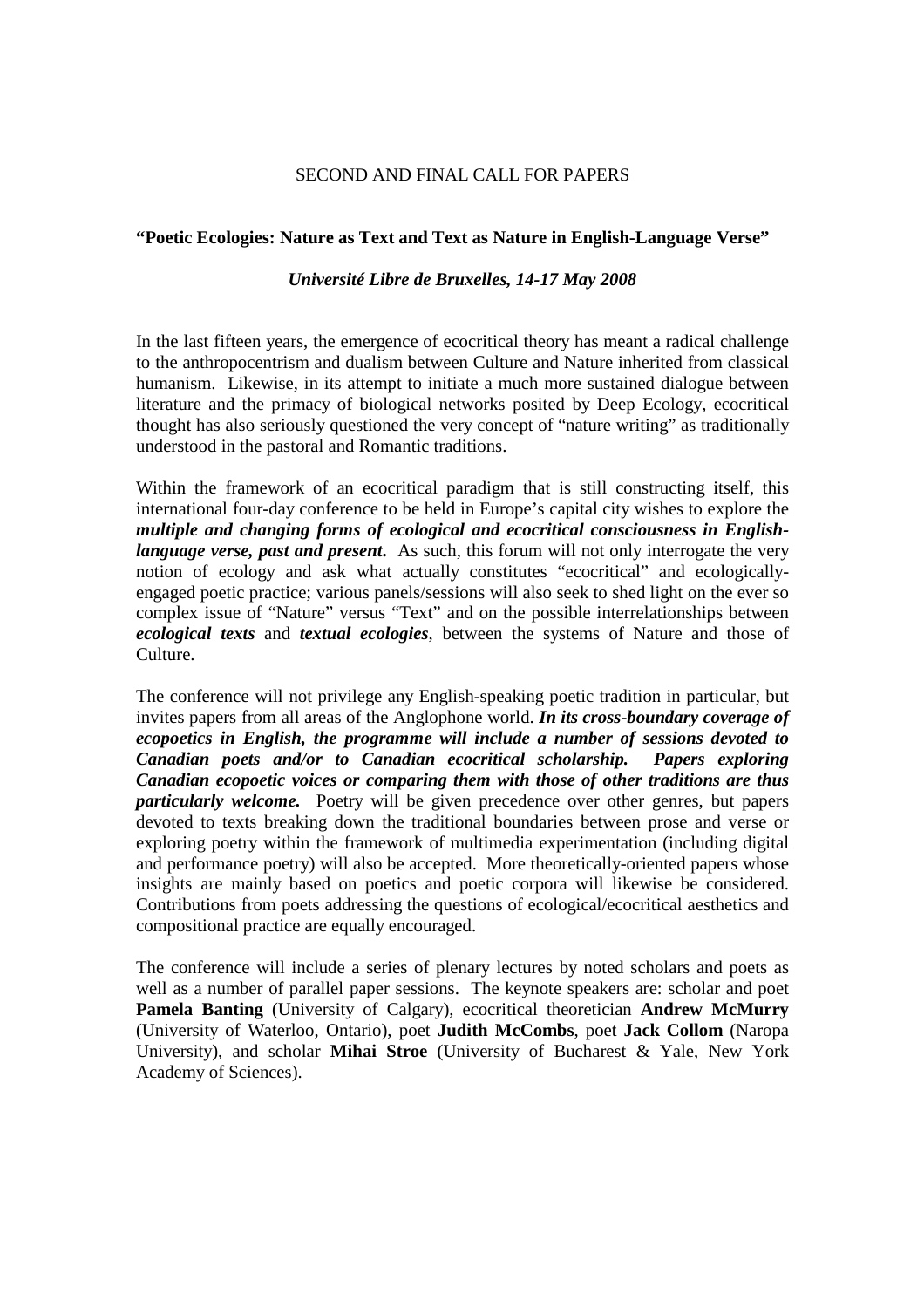Possible topics and areas of investigation for twenty-minute paper submissions include (but are not limited to) the following:

- "Ecological texts" versus "textual ecologies"
- "Shallow" versus "Deep" Ecology
- The influence of ecological systems on textual ecologies
- Nature as "representation" versus Nature as "process"
- Nature as "simulacrum" versus essentialist visions of the natural world
- The place of human consciousness in the ecological web
- Bioregional sensibilities and the sense of place/space
- Urban and suburban ecologies
- Enclosed versus open spaces
- The "wild" versus the "tamed"
- The concept of landscape: re-invented landscapes, underrepresented landscapes, the interaction between "mindscape" and landscape, "landscape" versus "environment"
- The poetic shattering of the realist-naturalist "mirror of Nature"
- Verse experiments transcending the pastoral legacy; experiments in "cooperative" writing with Nature
- Contemporary ecologically-engaged poetic practices and aesthetics
- The interaction between scientific and poetic discourses
- The fluid boundaries between human and non-human organisms
- The utopia of biocentrism; the myth of anthropocentrism
- Eco-metaphors and the problem of translating Nature into Language
- Evolving images/metaphors of Nature within a given culture; parallel and contrastive images/metaphors of Nature across different cultures and poetic traditions
- Postcolonial challenges to traditional understandings of categories like "wilderness," "species," and "dwelling"; re-invented images of the postcolonial wilderness and of the "natural Other"
- The possible intersections between postcolonial and ecological discourses of emancipation
- Ecofeminist perspectives
- Mysticism, "ecopieties" and nature religions from First Nations to postmodernity
- Judeo-Christian versus non-theistic discourses on Nature
- The search for a possible site of reconciliation between Nature and Culture

To further enhance the sense of eco-community amongst the participants, the programme will also fuse praxis and pleasure by offering, on the Friday afternoon, an outing to the estate of Meise, which houses the national botanical gardens of Belgium, listed as one of the most important botanical collections in the world.

A selection of papers presented at the conference will be published in conference proceedings.